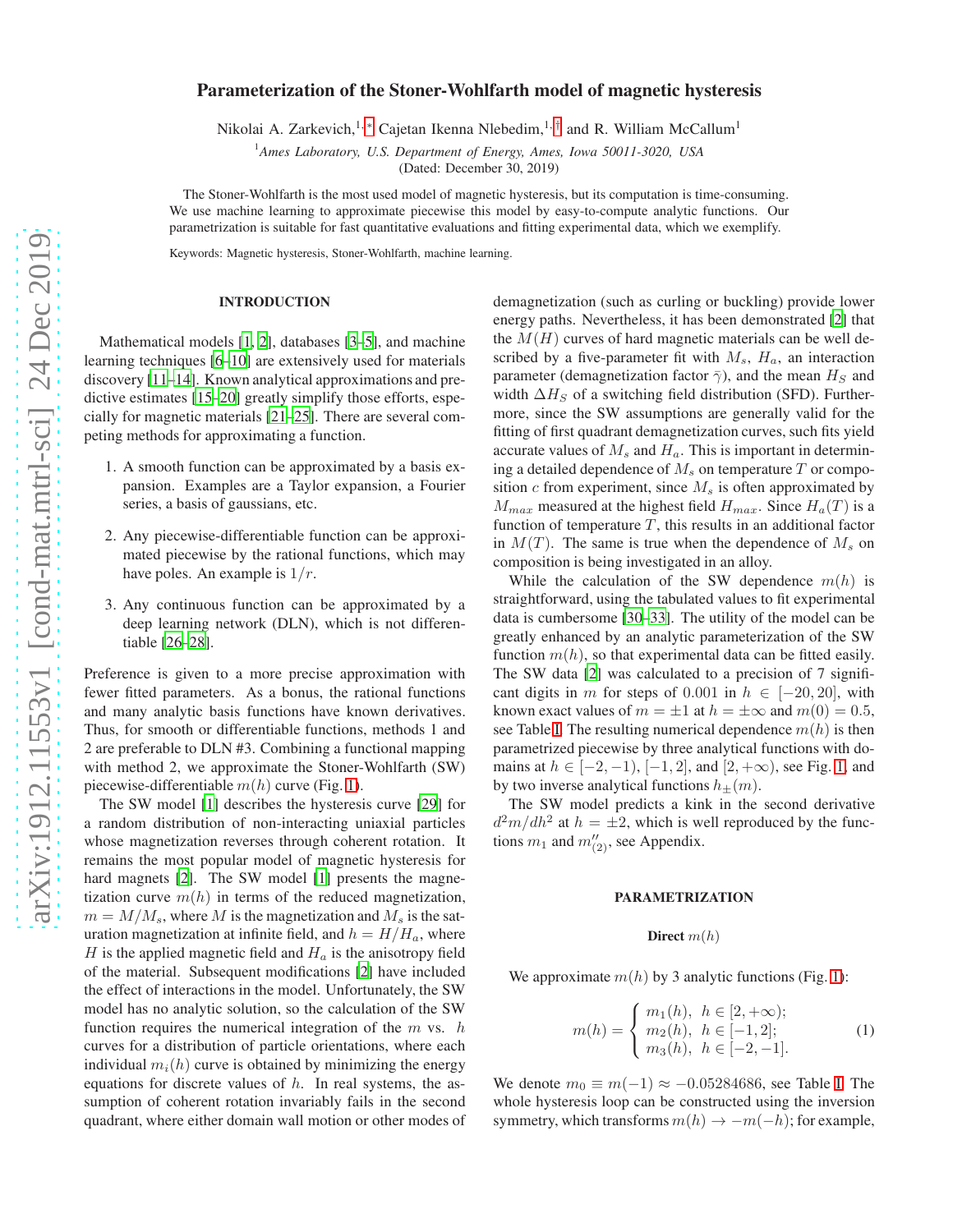

<span id="page-1-0"></span>FIG. 1. Piecewise parameterization of the SW hysteresis loop (orange dots) by functions  $m_1$ ,  $m_2$ , and  $m_3$  (colored lines).

 $m(h) = -m_1(-h)$  at  $h \leq -2$ . At  $h = -1$ , the first derivative  $dm/dh$  is discontinuous and infinite for  $m_3$ , but  $(m_3(h) (m_0)^2$  has a finite slope for all  $h \in [-2, -1]$ , and we fit this squared function. At  $h = 2$ , there is a well-known kink in the second derivative  $d^2m/dh^2$ , experimentally observed using the singular point detection techniques [\[34\]](#page-4-8).

Using machine learning, we perform a piecewise leastsquares (LS) fit of the following functions (with coefficients in Table [II\)](#page-1-2):

$$
m_1(h \ge 2) = \frac{1 + \sum_{n=1}^3 c_n h^{-2n}}{1 + d_1 h^{-2}},
$$
  

$$
m_2(-1 \le h \le 2) = \frac{0.5 + \sum_{n=1}^6 c_n h^n}{1 + d_1 h + d_2 h^2},
$$
 (2)

<span id="page-1-3"></span>
$$
m_3(-2 \le h \le -1) = m_0 + \left[\frac{\sum_{n=1}^3 c_n (-h-1)^n}{1 + \sum_{k=1}^3 d_k (-h-1)^k}\right]^{1/2}
$$

These functions return  $m_1(\infty) \equiv 1$ ,  $m_2(0) \equiv 0.5$ , and  $m_3(-1) \equiv m_0$ , see Fig. [1](#page-1-0) and Table [I.](#page-1-1) Each function is accurate within its domain, see Appendix.

TABLE I. Values of  $m(h)$  and  $\overline{\cos \phi}$  from SW [\[1\]](#page-3-2).

<span id="page-1-1"></span>

|           | $h$ $m(h)$                     | SW [1]   |
|-----------|--------------------------------|----------|
| $-\infty$ | $-1$                           | - 1      |
|           | $-1$ $-0.05284686$ $-0.052631$ |          |
|           | 0.0.5                          | 0.5      |
|           | 1 0.7607696                    | 0.760770 |
|           | 2 0.9129751                    | 0.9130   |
|           | 3 0.9645663                    | 0.9646   |
|           | 4 0.9809153                    | 0.9809   |
|           |                                |          |



<span id="page-1-5"></span>FIG. 2. The SW model (increasing grey  $m(h)$  lines), its first (decreasing orange  $dm/dh$  in the plot), and second derivatives (orange  $d^2m/dh^2$  lines in the inset), and our approximation by the analytic functions: black  $m_1$  and  $m_2$ , blue  $-m_3$ , as well as their first (decreasing, same scale, red  $m'_1$  and  $m'_2$ , pink  $-m'_3$  lines) and (inset) second derivatives (black  $m''_1$  and  $m''_2$ , blue  $-m''_3$  lines). Except for the second derivatives (inset), the SW model and the analytic functionals are indistinguishable, thus most of the gray and orange lines (SW model) are covered by the approximating lines.

## **Inverse**  $h(m)$

We also parametrize the inverse function by

<span id="page-1-4"></span>
$$
h(m) = \begin{cases} h_{+}(m > m_{0}), & h \in [-1, +\infty); \\ h_{-}(m \le m_{0}), & h \in (-\infty, -1]. \end{cases}
$$
 (3)

A single analytical function  $h_+(m)$  in the first quadrant ignores a kink in  $d^2m/dh^2$  at  $h = 2$ , but covers both  $m_2$ and  $m_1$ . Similarly,  $h_-(m)$  is the inverse function for both  $-m_1(-h)$  and  $m_3(h)$ , see Fig. [1.](#page-1-0)

First, we map  $h \in (-\infty, +\infty)$  onto  $y \in [0, 1]$  using the transformation  $y = 1/[(h + 1)^2 + 1]$ , and piecewise fit  $y(m)$ by two rational functions: one increasing and one decreasing. Next, we substitute those into the inverse transformation  $h =$ 

TABLE II. Coefficients of eqs. [2](#page-1-3) and accuracy of the fit: least-squares fit error  $\chi^2$ , Theil U, and correlation (C) coefficients.

<span id="page-1-2"></span>

|                | m <sub>1</sub> | m <sub>2</sub>        | m <sub>3</sub> |
|----------------|----------------|-----------------------|----------------|
| C <sub>1</sub> | 18.2445        | 1.20029               | 2.90821        |
| c <sub>2</sub> | $-5.96049$     | 0.854124              | 10.1974        |
| c <sub>3</sub> | $-3.1374$      | 0.116601              | $-5.12248$     |
| ca             |                | $-0.031271$           |                |
| C <sub>5</sub> |                | 0.0045254             |                |
| $c_6$          |                | $-0.00176557$         |                |
| $d_1$          | 18.5187        | 1.73361               | 4.01935        |
| $d_2$          |                | 0.739904              | 13.3217        |
| $d_3$          |                |                       | $-7.55852$     |
|                | $5 \times 10$  | $3 \times 10$         | $2\times10$    |
| U              | $5 \times 10$  | $-5$<br>$4 \times 10$ | $1 \times 10$  |
| ⊖              | 1.000000       | 1.000000              | 0.999995       |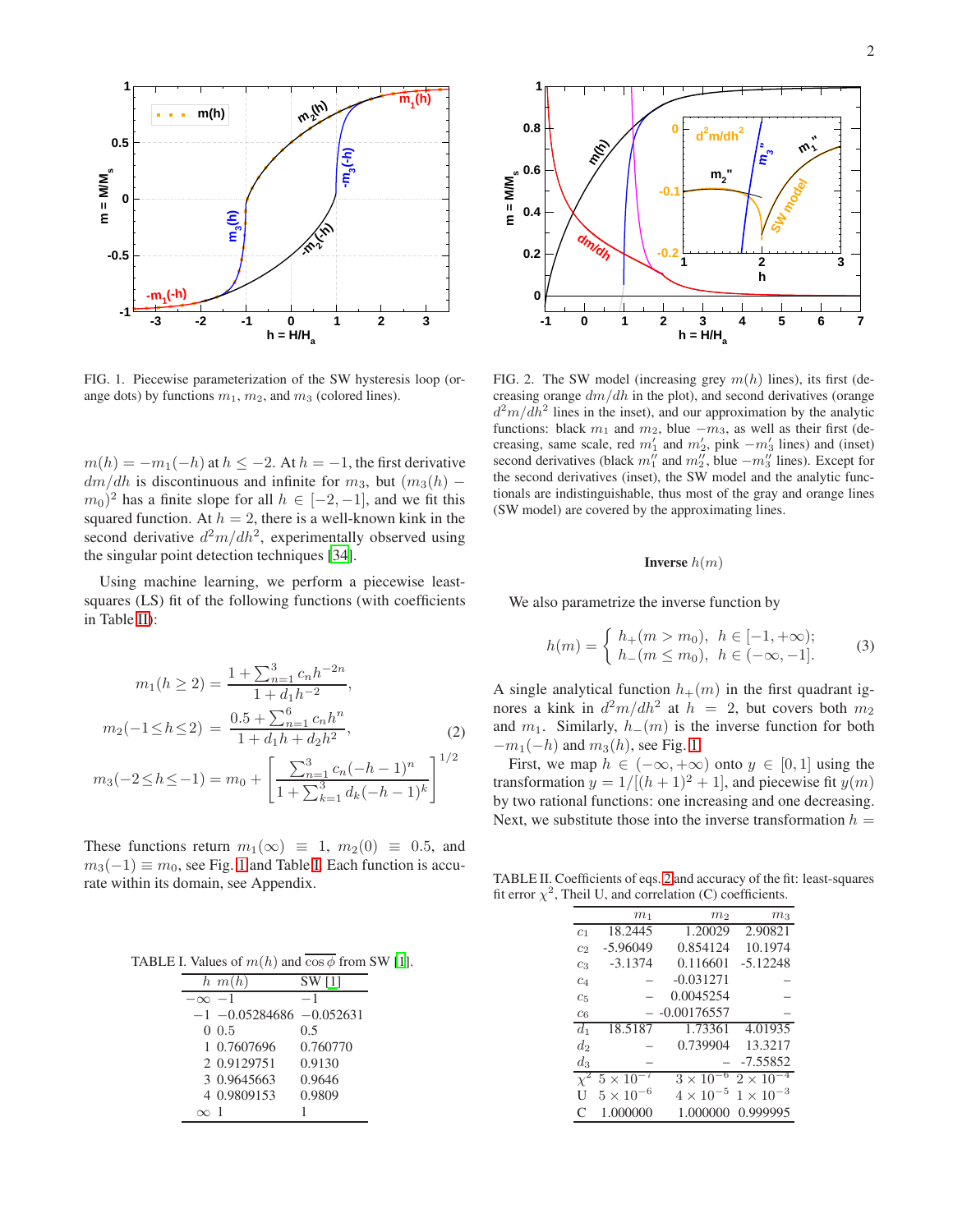

<span id="page-2-4"></span>FIG. 3. Experimental data (Expt., orange), fitted (Fit 3, black line) by 3-parameter eq. [5](#page-2-0) at  $H > 0$ .

 $-1+sqrt(abs(-1+1/y))$ , where  $sqrt(x) = \sqrt{x}$  is the square root and  $abs(x) = |x|$  is the absolute value (needed only near  $h = -1$ ). We get

<span id="page-2-2"></span>
$$
h_{\pm}(m) = -1 + \left| -1 + \frac{1 + \sum_{n=1}^{5} c_n (m \mp 1)^n}{\sum_{k=1}^{5} d_k (m \mp 1)^k} \right|^{1/2}
$$
(4)

with coefficients in Table [III.](#page-2-1) Here  $h_+$  is expanded in terms of  $(m-1)$ . The error in  $y[h(m)]$  with  $h_{\pm}(m)$  approximated by eq. [4](#page-2-2) is below  $6 \times 10^{-4}$ .

### APPLICATION

Experiment. The magnetic hysteresis loop was measured for the ribbons of an Ames rare-earth magnetic alloy. To prepare the ribbons, ingots with composition  $(Nd_{0.80}Pr_{0.20})_2Fe_{14}B$  were prepared by arc melting materials of constituent elements in argon atmosphere. Melt spun ribbons were prepared by inductively melting the ingots in quartz crucibles and ejecting the melt onto a single copper wheel at 30 m/s surface velocity through a 0.8 mm orifice.

TABLE III. Coefficients of eqs. [3,](#page-1-4) see Table [II](#page-1-2) caption.

<span id="page-2-1"></span>

|                | $h_+$                  | $h_-$               |
|----------------|------------------------|---------------------|
| c <sub>1</sub> |                        | $-16.0382 -9.14903$ |
| C2             | 33.7616                | 61.4734             |
| $c_3$          | 106.516                | $-336.135$          |
| c <sub>4</sub> | 91.6034                | 0.290317            |
| C <sub>5</sub> |                        | 18813.8             |
| $d_1$          | $-2.59778$             | 4.55815             |
| $d_2$          | 0.782093               | 0.577252            |
| $d_3$          | $-43.4887$             | $-357.282$          |
| $d_{\it A}$    | $-52.8431$             | 209.511             |
| $d_{5}$        | $-41.8217$             | 18676.5             |
| $\chi^2$       | $\overline{7\times}10$ | 0.0001              |
| U              | 0.0004                 | 0.0005              |
|                | 1.000000               | 1.000000            |



<span id="page-2-5"></span>FIG. 4. (Lower) Experimental M(H) data (Expt., orange lines), its 3 parameter fit (Fit 3, solid black lines) by the theoretical curves with demagnetization (eq. [5\)](#page-2-0), and 5-parameter fit (Fit 5, dashed black line) with SFD approximated by eq. [6.](#page-2-3) (Upper) A fraction of the reversed magnetization (left scale, red) and its derivative (SFD: right scale, black).

Melt spinning was performed in 1/3 atmosphere of high purity He gas. The as-spun ribbons were crystallized by heat treatment at 700◦C for 15 min in 1/3 ultra-high purity argon atmosphere. Magnetic hysteresis loop was measured at 300 K in a Quantum Design vibrating sample magnetometer with maximum applied magnetic field of 90 kOe.

**Analysis.** Eq. [4](#page-2-2) can be used to fit a measured data at  $H > 0$ , taking into account demagnetization:

<span id="page-2-0"></span>
$$
H(M) = H_a h_+(M/M_s) - \bar{\gamma}M,\tag{5}
$$

where  $\bar{\gamma} = \gamma/4\pi$  is a demagnetizing factor. Using a sufficiently large initial guess of  $M_s$  to avoid a singularity of  $H(M)$  at  $M = M_s$ , we fit experimental  $H(M)$  data at  $H > 0$ by 3 parameters  $(H_a, M_s, \bar{\gamma})$  in eq. [5.](#page-2-0)

The result of fitting the measurements at  $H > 0$  by eq. [5](#page-2-0) is in Fig. [3.](#page-2-4) We find  $H_a = 41.55 \text{kOe}$ ,  $M_s = 12.54 \text{kG}$ , and  $\bar{\gamma} = 1.2$ .

Due to the switching field, demagnetization data deviates from the SW model (or its parametrization) at  $H < 0$ . A fraction of the reversed magnetization can be approximated by a sigmoid curve  $S(x)$  with two parameters ( $H_S$  and  $\Delta H_S$ ) in the argument  $x = (H - H<sub>S</sub>)/\Delta H<sub>S</sub>$ .

We use  $S_L(x) = \frac{1}{2}(L(x) + 1)$  with the classical Langevin function  $L(x) = \coth(x) - 1/x$ . Its first derivative is a bellshaped curve:

<span id="page-2-3"></span>
$$
S'_{L}(H) \equiv \frac{dS_{L}}{dH} = \frac{1}{2} \frac{dL}{dx} \frac{dx}{dH} =
$$
\n
$$
= \frac{1}{2 \Delta H_{S}^{L}} \left[ 1 - \coth^{2} \left( \frac{H - H_{S}}{\Delta H_{S}^{L}} \right) + \left( \frac{\Delta H_{S}^{L}}{H - H_{S}} \right)^{2} \right]
$$
\n(6)

Comparing the upper branch of the experimental  $M(H)$ data to the two branches  $[m(h)$  and  $-m(-h)]$  of the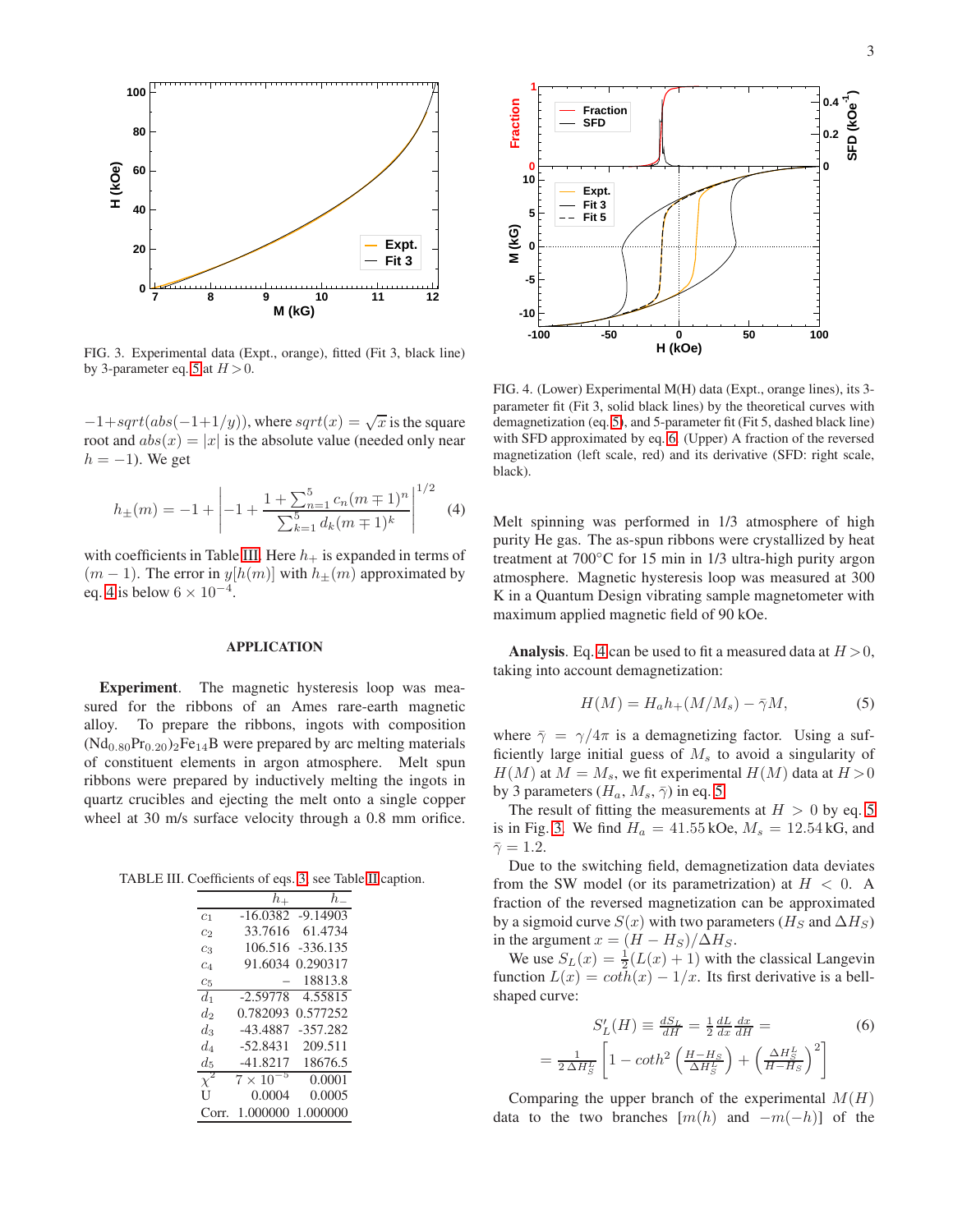parametrized SW model, we get a fraction of the reversed magnetization, see Fig. [4.](#page-2-5) By fitting it to  $S_L$ , we get  $H_S =$  $-12.44 \text{ kOe}$  and  $\Delta H_S^L = 0.484 \text{ kOe}$ . Its derivative is the switching field distribution (SFD), which can be approximated by eq. [6.](#page-2-3)

### SUMMARY

We have provided a convenient analytic approximation for the Stoner-Wohlfarth model [\[1\]](#page-3-2), suitable for quick and easily computations. We applied it to the measured magnetic hysteresis loop and fitted the experimental data by 5 parameters:  $M_s$ ,  $H_a$ ,  $\bar{\gamma}$ ,  $H_s$ , and  $\Delta H_s$ . Our easy-to-compute analytic functions serve as useful tools for description of magnetic materials, that facilitate materials discovery [\[11](#page-3-8), [35](#page-4-9)[–37](#page-4-10)].

### ACKNOWLEDGMENTS

We thank Professors Ivan I. Oleynik and Duane D. Johnson for inspiration and advising. This work was supported by the U.S. Department of Energy, Office of Basic Energy Sciences, Division of Materials Science and Engineering. The research was performed at the Ames Laboratory, which is operated for the U.S. DOE by Iowa State University under contract DE-AC02-07CH11358.

#### Analysis of  $m(h)$  fit and its derivatives

The fitted function  $m(h)$  and its derivatives are shown in Fig. [2.](#page-1-5) Difference between  $m(h)$  and its fit by the analytic functions  $m_n$  ( $n = 1, 2, 3$  $n = 1, 2, 3$  $n = 1, 2, 3$ ) from eq. 2 is within the numeric noise. The first derivative of  $m_n$  is indistinguishable from  $dm/dh$  for the model. The inset in Fig. [2](#page-1-5) shows that  $d^2m/dh^2$ is reproduced well at  $h > 2$  or  $h < 1.7$ , but not at  $h = 2 - \delta$ . The 2nd derivative of  $m_1$  (at  $h \geq 2$ ) coincides with the model, while  $d^2m_2/dh^2$  deviates at  $h = 2 - \delta$  for  $0 \le \delta < 0.3$ , and the [2](#page-1-5)nd derivative of  $-m_3(-h)$  (blue line in Fig. 2 inset) has a larger deviation near  $h = 2$ .

The function  $m(h)$  itself and its first derivative are reproduced very well everywhere, hence the lines for the SW model and its analytic approximation are indistinguishable in Fig. [2.](#page-1-5) The function  $m_1(h)$  and its derivatives are as good as the tabulated values of  $m(h)$  at  $h \geq 2$ . The largest error (calculated as a deviation from  $m(h)$  at a given h) is  $3 \times 10^{-5}$  for  $m_1$  at  $h = 2$  (it is  $< 1 \times 10^{-5}$  for  $h > 2.537$  and  $< 1.34 \times 10^{-5}$  for  $h > 2.066$ ; 0.001 for  $m_3$  at h=0 (< 0.0005 at 0.12 <  $h$  < 1); and 0.0008 for  $m_2$  at  $h = -1$  (0.0001 at h=2, and  $\leq 1 \times 10^{-4}$ at  $-0.986 < h \leq 2$ ).

The first derivative at  $h = 2$  is  $m'(2) \equiv dm/dh|_{h=2}$ 0.09869 for the model. The error in  $m'(2)$  constitutes 0.00037 for  $m'_1$ , 0.003 for  $m'_2$ , and 0.01 for  $m'_3$ . This error in  $dm/dh$  is the largest for  $m'_1$  and  $m'_3$ , while  $dm_2/dh$  has a smaller error

 $≤$  0.001 at  $-0.8 < h < 1.9$ , but an expectedly large error exceeding 0.01 near  $h = -1$ .

The second derivative  $m_1'' \equiv d^2 m_1/dh^2$  reproduces the model correctly in the whole domain of  $m_1$  at  $h \in [2, +\infty)$ , see Fig. [2](#page-1-5) inset. However,  $m''_2$  and  $m''_3$  deviate from the model at  $h = 2 - \delta$ , where  $0 \le \delta < 0.3$ . At  $h = 2$ , this deviation reaches 0.006 for  $m''_1$ , 0.06 for  $m''_2$ , and 0.19 for  $m''_3$ second derivative, where  $m''(2) \equiv d^2m/dh^2|_{h=2} \approx -0.18$ for the model, see Fig. [2](#page-1-5) inset. If needed, the second derivative  $d^2m/dh^2$  at  $-1 < h \le 2$  can be directly approximated by eq. (7):

<span id="page-3-11"></span>
$$
m_{(2)}'' = -0.303321 (h+1)^{-1} - 0.156365 - 0.049342 h
$$
  
+0.0893185 h<sup>2</sup> - 0.0458726 h<sup>3</sup> + 0.0118055 h<sup>4</sup>  
+0.148387 (2-h)<sup>1/2</sup> + 0.0524192 (2-h)<sup>1/4</sup>,

which is accurate even at  $h = 2 - \delta$ . The function  $m_{(2)} \equiv \int \int m''_{(2)}$ , obtained by double integration of  $m''_{(2)}(h)$  at  $-1 <$  $h \leq 2$ , contains roots and a logarithm, which are slower to compute.

Equations [2](#page-1-3) and [7](#page-3-11) provide accurate analytic expressions for  $m(h)$  function and its 1st and 2nd derivatives (a luxury, not offered by DLN), while the inverse function  $h(m)$  in eq. [4](#page-2-2) facilitates a fit of experimental data.

∗ [zarkev@ameslab.gov](mailto:zarkev@ameslab.gov)

- <span id="page-3-1"></span><span id="page-3-0"></span>† [nlebedim@ameslab.gov](mailto:nlebedim@ameslab.gov)
- <span id="page-3-2"></span>[1] E. C. Stoner and E. P. Wohlfarth, Philosophical Transactions of the Royal Society A 240, 599 (1948).
- <span id="page-3-3"></span>[2] R. W. McCallum, Journal of Magnetism and Magnetic Materials 292, 135 (2005).
- <span id="page-3-4"></span>[3] N. A. Zarkevich, [Complexity](http://dx.doi.org/10.1002/cplx.20117) 11, 36 (2006).
- [4] G. Pizzi, A. Cepellotti, R. Sabatini, N. Marzari, and B. Kozinsky, [Computational Materials Science](http://dx.doi.org/ https://doi.org/10.1016/j.commatsci.2015.09.013) 111, 218 (2016).
- <span id="page-3-5"></span>[5] J. E. Saal, S. Kirklin, M. Aykol, B. Meredig, and C. Wolverton, JOM 65[, 1501 \(2013\).](http://dx.doi.org/ 10.1007/s11837-013-0755-4)
- <span id="page-3-6"></span>[6] Y. Zhang and C. Ling, [npj Computational Materials](http://dx.doi.org/10.1038/s41524-018-0081-z) 4, 25 (2018).
- [7] P. Raccuglia, K. C. Elbert, P. D. F. Adler, C. Falk, M. B. Wenny, A. Mollo, M. Zeller, S. A. Friedler, J. Schrier, and A. J. Norquist, Nature 533[, 73 \(2016\).](http://dx.doi.org/10.1038/nature17439)
- [8] N. A. Zarkevich and D. D. Johnson, Phys. Rev. Lett. 92[, 255702 \(2004\).](http://dx.doi.org/10.1103/PhysRevLett.92.255702)
- [9] N. A. Zarkevich and D. D. Johnson, Phys. Rev. B 67[, 064104 \(2003\).](http://dx.doi.org/10.1103/PhysRevB.67.064104)
- <span id="page-3-7"></span>[10] N. A. Zarkevich, D. D. Johnson, and A. V. Smirnov, [Acta Materialia](http://dx.doi.org/https://doi.org/10.1016/S1359-6454(02)00075-7) 50, 2443 (2002).
- <span id="page-3-8"></span>[11] N. A. Zarkevich, D. D. Johnson, and V. K. Pecharsky, [Journal of Physics D: Applied Physics](http://dx.doi.org/10.1088/1361-6463/aa9bd0) 51, 024002 (2017).
- [12] N. A. Zarkevich and D. D. Johnson, Phys. Rev. B 93[, 020104 \(2016\).](http://dx.doi.org/10.1103/PhysRevB.93.020104)
- [13] N. A. Zarkevich and D. D. Johnson, [Surface Science](http://dx.doi.org/https://doi.org/10.1016/j.susc.2005.06.036) 591, L292 (2005).
- <span id="page-3-9"></span>[14] G. J. Xu, N. A. Zarkevich, A. Agrawal, A. W. Signor, B. R. Trenhaile, D. D. Johnson, and J. H. Weaver, Phys. Rev. B 71[, 115332 \(2005\).](http://dx.doi.org/ 10.1103/PhysRevB.71.115332)
- <span id="page-3-10"></span>[15] N. A. Zarkevich and D. D. Johnson, Phys. Rev. Lett. 100[, 040602 \(2008\).](http://dx.doi.org/10.1103/PhysRevLett.100.040602)